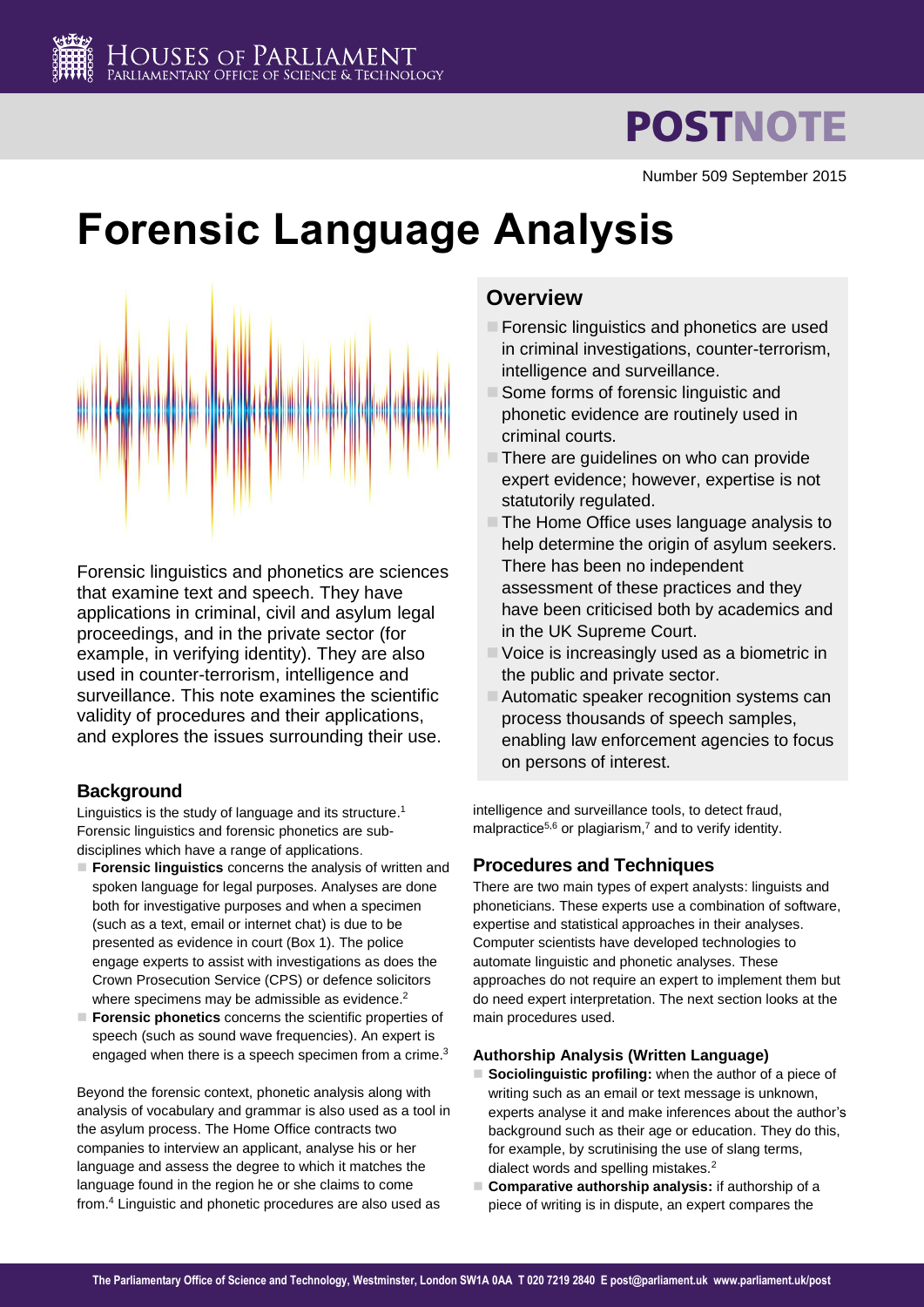## **Box 1. Court Cases Admitting Linguistic and Phonetic Evidence**

- These cases have involved forensic experts giving evidence in court: *R v Uter, Abouakkour, Roberts, Wood and Williams [2014].* An expert compared recordings of telephone calls made by the suspects with interview recordings made by the police and concluded that the samples were highly similar. The defendants were convicted for kidnapping, torture and witness intimidation.<sup>8</sup>
- *R v Julie Dawn Lunn [2012].* West Yorkshire Police commissioned an expert to compare blackmail letters with written specimens known to be written by the defendant, leading to her conviction.<sup>9</sup>
- *R v Rizwan Ahmed and others [2012].* Two experts<sup>[9](#page-1-0)</sup> acted for the defence in a murder case, analysing slang text messages between the co-accused. Charges were dropped against one defendant.
- *R v Ogundele [2010].* An expert analysed internet chat that contained abbreviations and dialect terms and appeared to contain a conspiracy to murder. He determined the meaning of one term as having associations with shooting and killing.<sup>10</sup>

disputed text with samples of known authorship, assessing linguistic similarity and distinctiveness, such as repeated spelling errors. The expert gives an opinion of the likelihood that the texts were written by the same perso[n.](#page-0-0) 2

#### **Meaning Analysis (Written and Spoken Language)**

- **Determination of meaning:** this involves analysing words or phrases – often slang or regional dialect terms – in text or speech.<sup>[2](#page-0-0)</sup> The expert analyses the linguistic material, for example examining its regional origin, then comments on its contextual meaning (Box 1, bullet 4).
- **Corpus linguistics:** software processes hundreds of documents such as online extremist texts. 11,12 It identifies keywords, phrases and themes, which can be used for intelligence gathering and investigative purposes.

#### **Speaker Analysis**

- **Speaker profiling:** an expert listens to speech samples and uses a highly trained ear and specialist software to analyse speech and accent features to build a profile of the speaker, localising him or her to a certain region or demographic background.<sup>13</sup>
- **Speaker comparison:** an expert compares speech samples of a known individual with those of uncertain origin. By analysing the features in all samples, the expert assesses the similarity and distinctiveness and considers whether the results support the view that the recordings are of the same speaker or different speakers.<sup>14</sup> The degree of support is expressed on a qualitative scale, for example, 'strong support'. <sup>15,16</sup>
- **Automatic speaker recognition and verification:**  computational technology extracts biometric information (based on the physiology of an individual's vocal tract) from speech samples. These samples can be compared with others to perform automatic speaker comparison (sometimes known as recognition) or verify if the same person is speaking in multiple samples (verification). 17,18 The technology can sift through very large databases of speakers. <sup>19</sup> This is not the same as automatic speech recognition systems, which recognise words, not speakers (for example speech-to-text software).

Conclusions are given as numerical probabilities, which can then be expressed qualitatively.

#### **Other Procedures and Techniques**

- **Transcription:** phoneticians transcribe recordings.<sup>20</sup>
- **Resolution of disputed utterances**: when a recording exists from a crime and what was said is disputed, experts can analyse it.<sup>21</sup>
- <span id="page-1-0"></span> **Authentication**: experts analyse the authenticity of recordings, for example if the date of recording is in question. Techniques include comparing patterns of fluctuation in low-level frequencies from the national power supply in the recording with those in a database.<sup>22</sup>
- <span id="page-1-1"></span>**Detecting deception:** this procedure developed outside of the fields of linguistics and phonetics.<sup>23</sup> The technology analyses samples of speech (usually recorded during a phone call) and aims to detect emotions such as stress, which are purported to be indicative of deception (Box 2). Phoneticians, however, state it is not possible to make a link between patterns in speech and deception.<sup>24,25</sup>

#### *Validity and reliability of techniques*

<span id="page-1-2"></span>Assessing the validity and reliability of these procedures is complicated because of the nature of the data and procedures. In other areas of forensic science, such as DNA analysis, data at the population level enables experts to calculate the probability that two samples have the same origin. Linguistic and phonetic population level data are limited, making it difficult to establish the prevalence of features.<sup>26</sup> This means that conclusions cannot be expressed statistically, or with the same degree of certainty as in other areas of forensic science. In linguistics, experts draw on their knowledge and experience as well as computational methods in their analysis. The validity and reliability of the expert cannot be easily tested. In phonetics, experts use their trained ear and speech processing software. However, because within-speaker variability makes every instance of speech unique, an expert cannot draw conclusions with certainty. [22,2](#page-1-1)7,28 Computational procedures can be used in some circumstances and give numerical conclusions which also express degree of certainty. Although routinely admitted in European courts and elsewhere, computationally processed evidence is seldom admissible in UK courts.

#### **Box 2. Detecting Deception?**

Voice risk analysis (VRA) technology is purported by its advocates to indicate deception. It is mainly used as an anti-fraud tool, for example in the insurance industry and by local authorities to assist in detecting benefit fraud. The main provider of VRA in the UK is DigiLog.<sup>29</sup> Corporate clients assert that VRA reduces fraud,<sup>30</sup> but it is unclear if this is because it successfully identifies fraudsters or because customer awareness acts as a deterrent. The technology was not developed by phoneticians, who are very sceptical of its validity and reliability. $31$  Research conducted by business experts $32$  using simulated lab data suggests that the technology may pick up on proxies for deception. Intellectual property restrictions mean that independent experts have been unable to scrutinise many of the analytical parameters.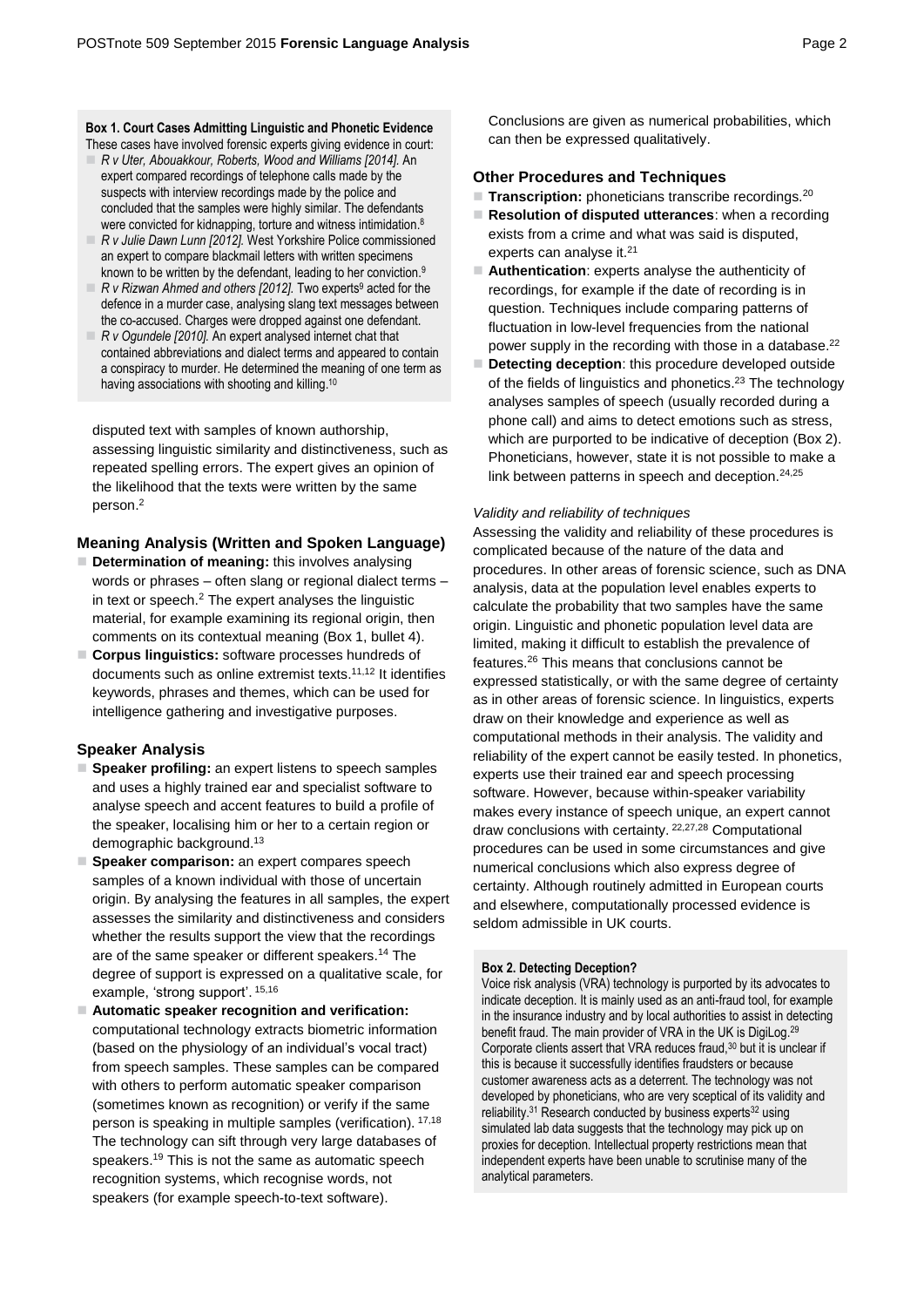## **Linguistics, Phonetics and Criminal Justice Use in the Criminal Justice System**

In criminal investigations, expert linguists or phoneticians may be engaged by the police, Crown Prosecution Service or defence. Since its creation in 2008, experts from the Centre for Forensic Linguistics have provided more than 500 evidential and investigative report[s.](#page-1-0)<sup>9</sup> J.P. French Associates, the largest private UK forensic phonetics laboratory, works on approximately 200 cases per year.

#### *Specific Procedures*

Expert sociolinguistic profiling of a specimen of writing by an unknown author can help to reduce the pool of suspects.<sup>33</sup> Though used in investigations, it is not used evidentially in the UK. Where a text has been sent from the mobile phone of a person who is missing and presumed dead, an expert analyses the texts of interest and reports on their similarity to known texts from the missing person, suspect or someone else (Box 1, bullet 2). The police engage experts to carry out speaker profiling when a recording of an offender's voice exists but there is as yet no suspect. This procedure is used in UK investigations, but is not admissible as evidence, unlike in other parts of Europe. If there is an earwitness to a crime, the police can use a voice parade (a line-up of voice recordings including the suspect's). A 2003 Home Office circular advises that police should collaborate with phoneticians who apply techniques of speaker comparison when selecting voices. <sup>34</sup> When there is doubt over who was speaking in a criminal interaction and there are several suspects, the CPS or defence engage an expert analyst, who presents their findings as evidence.

One current research interest in linguistics is in police interviews in rape and sexual assault cases. The CPS often decides not to prosecute following the initial police investigation. <sup>35</sup> In cases where consent is an issue, suspect and victim interviews are particularly important sources of evidence. Research indicates that current interviewing practices may not enable the best quality evidence to be elicited. <sup>36</sup> Training developed in collaboration with linguists could improve this.

#### **Concerns about use in Criminal Investigations**

Academic researchers and practitioners have four main areas of concern.

#### *Regulation of Expertise*

The main concern is that substandard expertise may lead to miscarriages of justice. Although it is not known whether this has happened in the UK, a person was wrongly jailed in Italy because of errors in the forensic phonetic report. 37,38 Since there is no statutory regulation or accreditation of experts in the UK (Box 3), individuals with inadequate expertise can present themselves as experts.

#### *Understanding Limitations*

Researchers and practitioners highlight the danger of the 'CSI effect' whereby TV and film representations of forensic

#### **Box 3. Forensic Science Regulation and The Expert Witness Regulation**

The Forensic Science Regulator (FSR) seeks to ensure that all forensic science used in the criminal justice system meets quality standards,<sup>39</sup> but it does not have statutory powers. The Science and Technology Select Committee supported statutory regulation in 2013, <sup>40</sup> which the Home Office is reviewing. <sup>41</sup> Guidance on legal obligations and codes of practice and conduct for the profession are produced by the FSR. Forensic phonetics is classed by the FSR as a branch of digital forensics, and organisations performing analyses and laboratory procedures (rather than the experts themselves) must be accredited by October 2017.<sup>42</sup> Forensic linguistics is not recognised by the FSR as forensic science as it argues that analyses are subjective. However, forensic linguists must conform to Ministry of Justice expectations laid out in the Criminal Procedure Rules. <sup>43</sup> The International Association of Forensic Linguists<sup>44</sup> and the International Association for Forensic Phonetics and Acoustics<sup>45</sup> have codes of practice, but these are guidelines and are not enforced.

#### **The Expert Witness**

The Ministry of Justice's Criminal Procedure Rules<sup>46</sup> and Criminal Practice Directions<sup>47</sup> specify who can act as an expert witness and what can be admitted as expert evidence. The CPS also provides guidance for experts and on expert evidence. <sup>48,49</sup> Its guiding principles<sup>50</sup> are in line with those set down by the Forensic Science Regulator. Admissibility is determined by common law: <sup>51</sup> R v Turner [1975] set the precedent that expert evidence must be 'outside of the experience of a judge or jury'.<sup>52</sup> In 2011, the Law Commission reviewed the use of expert evidence and recommended standardisation but this was not taken up by Government. 53,54

science raise expectations.<sup>[3](#page-0-1)</sup> This presents two problems:

- $\blacksquare$  jurors expect certain procedures to be possible which experts assert are not, such as personality analysis, determining truth and falsity, and assessing threat in speech intonation (although this is a research interest).<sup>55</sup>
- $\blacksquare$  jurors expect conclusions to be presented with certainty.

#### *Expressing Conclusions*

Some phoneticians and linguists are frustrated by the pressure to present numerical conclusions and express certainty, since these are not generally possible. [2](#page-0-0) Expressing conclusions so that judges and juries can understand and evaluate them has been highlighted as an issue across forensic science.<sup>56,57,58</sup> There are concerns as to how understandable probability statistics are and how and whether it is possible to convert them accurately to qualitative conclusions.

#### *Technical Limitations*

Some academics and practitioners highlight limitations in various procedures used in criminal investigations. They assert that whilst sociolinguistic profiling is used in investigations, it cannot and should not be submitted as evidence.<sup>59</sup> Voice parades are deemed effective by phoneticians but are lengthy and costly. <sup>60</sup> Academics are researching how to streamline the design and use of voice parades. <sup>61</sup> Some psychologists are sceptical about voice parades because of the complex nature of memory of voice.<sup>62</sup> They consider voice recognition less reliable than face recognition, the reliability of which is itself uncertain.<sup>63</sup>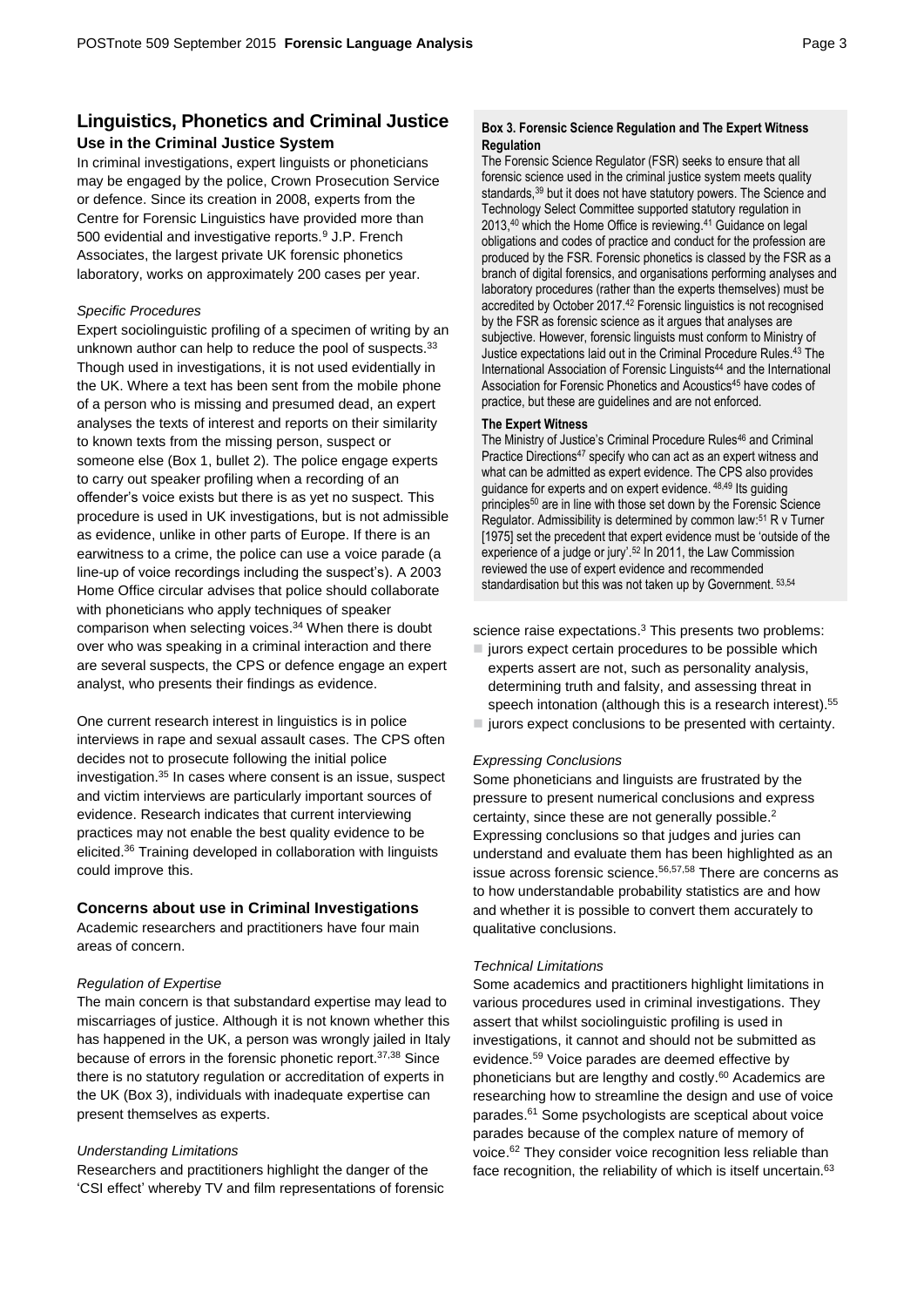## **Asylum and Language Analysis**

If there is doubt surrounding an asylum applicant's claimed origin, the Home Office carries out several procedures including Language Analysis (LA) to test the claim (Box 4). Claimed nationalities associated with a high number of fraudulent asylum applications (currently Palestine, Syria and Kuwait)<sup>64</sup> are tested systematically. As well as detecting fraud in asylum claims, the Home Office's rationale for using LA includes speeding up application processing, cutting costs and deterring fraudulent claims. <sup>65</sup> However, a Home Office report (2011)<sup>[65](#page-3-0)</sup> concluded that it is not possible to know whether LA is a deterrent. Between 2008-2010, 2,198 LAs were carried out at a cost of £174,000.<sup>66</sup> Home Office data on more recent costs and cost savings is not available.

## **Issues of using LA in Determining Refugee Status**

<span id="page-3-2"></span>Although phoneticians and linguists support the theoretical concept of language analysis<sup>67,68</sup> some,<sup>69,70</sup> along with social scientists<sup>71,72</sup> and legal practitioners,<sup>73,74</sup> criticise procedures that attempt to determine nationality or origin such as LA. They all assert that the relationship between language and nationality or origin is complex; language does not always map neatly onto geographical boundaries. [69](#page-3-1) Displacement (often repeated) is a common experience for refugees, which often affects language.<sup>75</sup>

#### *Standards, Methods and Practice*

LA practitioners do not have to conform to the standards for experts in the criminal justice system. There are calls to raise the standard of expertise.<sup>76</sup> Unlike some other European countries (such as Norway) the UK, does not have statutory minimum requirements. Internationally authored non-statutory guidelines (2004)<sup>[67](#page-3-2)</sup> exist, but academics argue that they need updating. <sup>77</sup> Practitioners wrote a set of 'minimal requirements' in 2008 but they were not pursued.[77](#page-3-3) There are varying practices across Europe: some agencies use a 'specialised linguist method'; others use a trained native speaker and a linguist. [77](#page-3-3) There has been no independent analysis of methodologies, though studies indicate that procedures can be accurate.<sup>78</sup> The lack of research means LA's reliability is unknown.<sup>7[9,77](#page-3-3)</sup> The ESRC funded research to address this, but a lack of access to some providers' data prevented any meaningful analysis.80,81 Academics criticise the lack of methodological transparency in the field.<sup>[77](#page-3-3)</sup> The practices of Sprakab (the primary commercial provider until August 2014) were criticised in a 2014 UK Supreme Court judgment in which guidance for the role of the analyst was laid out.<sup>82</sup> The Home Office has addressed some of the issues identified.

## **Biometrics: Verification and Identification**

The use of voice in biometric recognition offers new opportunities in various domains.

#### **Automatic Speaker Verification (ASV)**

ASV uses voice instead of a password as a means of verifying identity to access a system. In the UK it is used commercially, for example by Santander and Barclays<sup>83</sup> and will be used by Atom Bank (one of the first internet-only UK-

**Box 4. Language Analysis in Refugee Status Determination** When someone seeks asylum, the Home Office takes the applicant's details and checks if he or she has already sought asylum.<sup>84</sup> The applicant is then interviewed. Since August 2014, the Swedish company Verified is the principal LA provider, with the Swedish company Sprakab providing secondary support. An in-house analyst, who is a native speaker of the applicant's language, interviews the applicant by telephone and then, with a linguist, assesses the linguistic behaviour against predetermined criteria. They produce a report concluding how consistent the applicant's speech is with speech in the claimed place of origin or former places of residence.

<span id="page-3-0"></span>banks). A Government Digital Service-sponsored project is looking into the potential use of ASV for telephone access to government services and to confirm online identity.

## **Automatic Speaker Recognition (ASR)**

<span id="page-3-1"></span>This is used to identify whether one specimen of speech consistently closely resembles another (for example from a database) to help determine whether it is likely to be the same person speaking. ASR technology was used to identify a perpetrator of the 2006 Madrid airport bombing<sup>85</sup> and has been used by UK security agencies since 2007. ASR output is used evidentially in 35 countries<sup>86</sup> but not in the UK. J.P. French Associates is carrying out research with ASR with a view to integrating it into future practice.

### **Issues with ASV and ASR**

<span id="page-3-3"></span>ASV and ASR give numerical conclusions but the inherent variability in voice means 100% certainty is impossible. ASV and ASR are usually used with other personal data to increase reliability. In simulations, error rates are low (in the range of  $1.5 - 2.6\%$ )<sup>87,88</sup> but real data may be of poorer quality and environmental and cross-channel distortions (if one sample comes from a telephone and another from Skype) make the technology less successful. Fraudulent access using stolen voice recordings is a technical concern that industry is addressing: the company Agnitio reports detecting up to 99% of spoofs.<sup>89</sup> Improving reliability is a research interest. Standardisation of voice biometrics is not as advanced as other biometrics; however, an International Standards Organisation code of practice for implementing biometric systems is expected in 2016.<sup>90</sup>

## **Intelligence and Counter-Terrorism**

The security services use technologies and engage experts to carry out procedures outlined earlier, as well as:<sup>91</sup>

- **Infiltration and disruptive policing:** forensic linguists are training West Midlands Police in assuming online identities to infiltrate paedophile networks. The ESRC is funding research (£400k) into methodologies for this.<sup>92</sup>
- **Analysing digital personas:** computer scientists are researching technology to develop a language 'fingerprint' of online personas. [11](#page-1-2) These are of interest to law enforcement agencies as a way to identify cybercriminals.
- **Speaker Identification Integrated Project:** in response to a European Commission call<sup>93</sup> ( $€15m$  funding), a consortium of 17 European partners is developing transnational technology to identify criminals.<sup>94</sup>

POST is an office of both Houses of Parliament, charged with providing independent and balanced analysis of policy issues that have a basis in science and technology. POST is grateful to Sarah Foxen for researching this briefing, to the Arts & Humanities Research Council for funding her parliamentary fellowship, and to all contributors and reviewers. For further information on this subject, please contact the co-author, Dr Sarah Bunn. Parliamentary Copyright 2015. Image copyright iStockphoto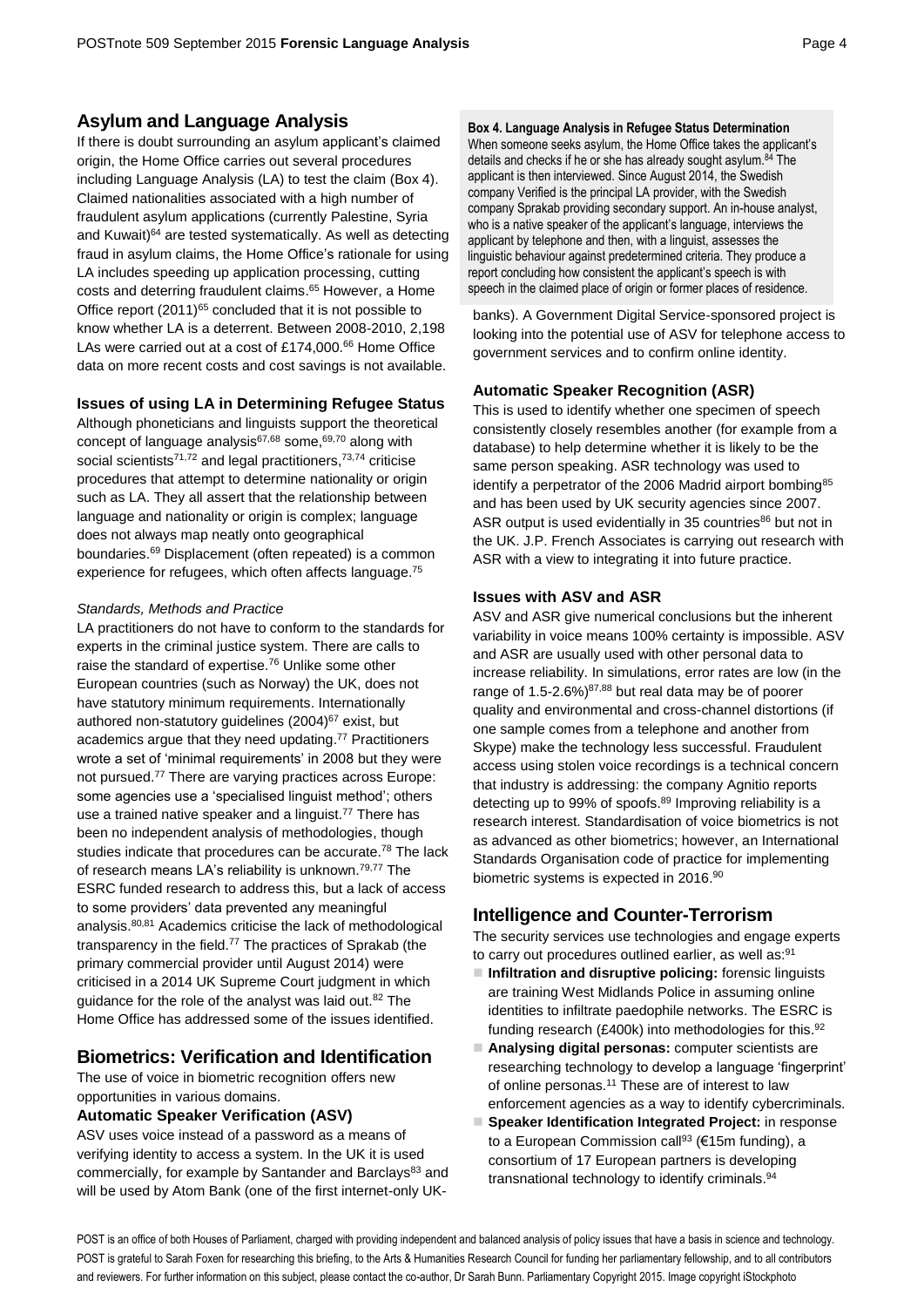#### **Endnotes**

- **[Oxford English Dictionary.](http://www.oed.com/view/Entry/327343?redirectedFrom=linguistics)**
- <sup>2</sup> Grant, T. & Perkins, R. 2013. Forensic Linguistics. In J. A. Siegel & P.J. Saukko (eds.). Encyclopedia of Forensic Sciences, 2nd edn. 174-177
- <sup>3</sup> Watt, D. 2010. The Identification of the Individual through Speech. In C. Llamas & D. Watt (eds.). Language and Identities, Edinburgh: Edinburgh University Press, 84-85
- <sup>4</sup> [Home Office: Language Analysis, Instruction.](https://www.gov.uk/government/uploads/system/uploads/attachment_data/file/432357/Language_Analysis_AI_Public_v19.pdf)
- 5 Irish Bank Resolution Corporation Ltd & ors v Quinn & ors [2015] IEHC 175
- <sup>6</sup> Litigation Futures. 2015. Predictive coding technology validated in landmark ruling
- $\frac{7}{8}$  [Turnitin: Our company.](http://turnitin.com/en_us/about-us/our-company)
- <sup>8</sup> [R v Uter, Abouakkour, Roberts, Wood and Williams. 2014.](http://www.jpfrench.com/r-v-uter-abouakkour-roberts-wood-and-williams/)
- [Centre for Forensic Linguistics: Consulting](http://www.forensiclinguistics.net/consult.html)
- <sup>10</sup> Coulthard, M. Grant, T & Kredens, K. 2010. Forensic Linguistics. In R. Wodak, B. Johnstone, & P. Kerswill (eds.). Handbook of Applied Linguistics, Thousand Oaks and London: SAGE Publications
- Rashid, A., Baron, A. Rayson, P., May-Chahal, C. Greenwood, P. & Walkerdine, J. 2013. Who Am I? Analyzing Digital Personas in Cybercrime Investigations. IEEE Computer 46(4), 54-61.
- <sup>12</sup> Prentice, S., Rayson, P. & Taylor, P. J. 2012. The language of Islamic extremism: Towards an Automated Identification of Beliefs, Motivations and Justifications, International Journal of Corpus Linguistics, 17(2), 259-286.
- <sup>13</sup> French, J.P. & Harrison, P. 2006. Investigative and Evidential Applications of Forensic Speech Science. In A. Heaton-Armstrong, E. Shepherd, G. Gudjonsson & D. Wolchover (eds.) Witness Testimony: Psychological, Investigative and Evidential Perspectives. Oxford: Oxford University Press.
- Foulkes, P. & French, P. 2012. Forensic Speaker Comparison: a Linguistic-Acoustic Perspective. In L. Solan & P. Tiersma (eds.) The Oxford Handbook of Language and Law. Oxford: Oxford University Press, 418-421.
- <sup>15</sup> [Position Statement Concerning Use of Impressionistic Likelihood Terms in](http://www.forensic-speech-science.info/position.html)  [Forensic Speaker Comparison Cases.](http://www.forensic-speech-science.info/position.html)
- <sup>16</sup> European Network of Forensic Science Institutes. 2010. ENSFI Guideline for Evaluative Reporting in Forensic Science: Strengthening the Evaluation of Forensic Results across Europe, p. 64.
- Garcia-Romero, D. 2012. Robust Speaker Recognition Based on Latent Variable Models. Unpublished PhD, University of Maryland.
- <sup>18</sup> Nuance, Public Security Solutions for a Safer World: Voice Biometrics Solutions for Public Safety.
- Agnitio, Speaker Recognition Technology: How did Agntio's [sic] Software Evolution to where it is Today?
- Coulthard, M. & Johnson, A. 2007. The Work of the Forensic Phonetician and the Document Examiner. In An Introduction to Forensic Linguistics: Language in Evidence. London: Routledge.
- <sup>21</sup> [Questioned Content Analysis.](http://www.jpfrench.com/services/questioned-content-analysis/)
- <sup>22</sup> [Authentication of Audio.](http://www.jpfrench.com/services/authentication/)<br><sup>23</sup> Nemesysco's Technolog
- $\frac{23}{N$  **Nemesysco's Technology**<br>24 Kirchbühel C 2013 The
- Kirchhübel, C. 2013. The Acoustic and Temporal Characteristics of Deceptive Speech. Unpublished PhD, University of York
- <sup>25</sup> Kirchhübel, C. & Howard, D. M. 2013. Detecting Suspicious Behaviour Using Speech: Acoustic Correlates of Deceptive Speech – An Exploratory Investigation. Applied Ergonomics, 44, 694-702.
- <sup>26</sup> French, P., Nolan, F. Foulkes, P., Harrison, P. & McDougall, K. 2010. The UK position statement on Forensic Speaker Comparison: a Rejoinder to Rose and Morrison, The International Journal of Speech, Language and the Law 17(1).
- <sup>27</sup> Nolan, F. 1990. The Limitations of Auditory-Phonetic Speaker Identification. Texte zu Theorie und Praxis forensischer Linguistik. Tübingen: Max Niemeyer Verlac
- <sup>28</sup> Nolan, F. 1997. Speaker Recognition and Forensic Phonetics. In W. Hardcastle & J. Laver (eds.). The Handbook of Phonetic Sciences. Oxford: Blackwell, 744- 67.
- <sup>29</sup> DigiLog UK
- 30 DigiLog Advanced Validation Solutions: Testimonials
- <sup>31</sup> Eriksson, A. & Lacerda, F. 2007. 'Charlatanry in Forensic Speech Science: A Problem to be Taken Seriously', International Journal of Speech, Language and the Law 14(2), 169-193.
- <sup>32</sup> Hobson, J. L., Mayhew, W. K. & Venkatachalam, M. 2011. Analyzing Speech to Detect Financial Misreporting. Journal of Accounting Research 50(2), 349-392.
- Leonard, R. A. 2005. Forensic Linguistics: Applying the Scientific Principles of Language Analysis to Issues of the Law. International Journal of the Humanities 3, 1-9.
- <sup>34</sup> Home Office circular 057/2003: Advice on the use of Voice Identification **Parades**
- <sup>35</sup> Home Office Research Study 293. 2005. A gap or a chasm? Attrition in [Reported Rape Cases.](http://webarchive.nationalarchives.gov.uk/20110218135832/rds.homeoffice.gov.uk/rds/pdfs05/hors293.pdf)
- 36 Haworth, K. 2015. The Discursive Construction of Evidence in Police [Interviews: Case Study of a Rape Suspect, Applied Linguistics.](http://applij.oxfordjournals.org/content/early/2015/04/27/applin.amv009.short?rss=1)
- <sup>37</sup> [El Periodico: La Peligrosa Euroorden.](http://www.elperiodico.com/es/noticias/sociedad/peligrosa-euroorden-3289575) June 2014.
- <sup>38</sup> 'Fast-[Track Injustice' documentary highlights the case for European Arrest](http://www.fairtrials.org/press/fast-track-injustice-documentary-highlights-the-case-for-european-arrest-warrant-reform/)  [Warrant reform. 2014.](http://www.fairtrials.org/press/fast-track-injustice-documentary-highlights-the-case-for-european-arrest-warrant-reform/)
- <sup>39</sup> Forensic Science Regulator: What we do.<br><sup>40</sup> Science and Technology Committee For

 $\overline{a}$ 

- Science and Technology Committee, Forensic Science, Second Report of [Session 2013-2014. Vol I. \(HC610\), Paragraph 50.](http://www.publications.parliament.uk/pa/cm201314/cmselect/cmsctech/610/610.pdf)
- 41 Home Office: Consultation on New statutory powers for the Forensic Science [Regulator. November 2013.](https://www.gov.uk/government/uploads/system/uploads/attachment_data/file/256614/New_statutory_powers_for_the_forensic_science_regulator.pdf)
- $42$  [Forensic Science Regulator: Codes of Practice and Conduct: for Forensic](https://www.gov.uk/government/publications/forensic-science-providers-codes-of-practice-and-conduct-2014)  Science Providers and Practitioners in the Criminal Justice System. Version 2  $p.4$ .
- 43 Criminal Procedure Rules: Part 33: Expert Evidence. 2014.
- <sup>44</sup> [International Association of Forensic Linguists: Code of Practice.](http://www.iafl.org/uploads/IAFL_Code_of_Practice_1.pdf)
- International Association for Forensic Phonetics and Acoustics: Code of [Practice.](http://www.iafpa.net/code.htm)
- 46 [Ministry of Justice, Criminal Procedure Rules 2014.](http://www.legislation.gov.uk/uksi/2014/1610/contents/made)<br>47 Courts and Tribunals, Judiciany Criminal Practice D
- 47 [Courts and Tribunals Judiciary. Criminal Practice Directions 2014.](https://www.judiciary.gov.uk/publications/criminal-practice-directions-amendment-no-2/)<br>48 Crown Prosecution Sensice, Guidance Booklet for Experts 2010
- 48 [Crown Prosecution Service, Guidance Booklet for Experts 2010.](http://www.cps.gov.uk/legal/assets/uploads/files/Guidance_for_Experts_-_2010_edition.pdf)
- 49 [Crown Prosecution Service, Guidance on Expert Evidence 2014.](http://www.cps.gov.uk/legal/assets/uploads/files/expert_evidence_first_edition_2014.pdf)
- <sup>50</sup> [Crown Prosecution Service: Key Requirements for Forensic Science Providers.](http://www.cps.gov.uk/legal/s_to_u/scientific_evidence/core_foundation_principles_for_forensic_science_providers/index.html#a04)
- <sup>51</sup> Forensic Science Regulator: Legal Obligations. Issue  $3.$ <br><sup>52</sup> P v Turner [1975] 1 All ER 70
- $52$  [R v Turner \[1975\] 1 All ER 70.](http://netk.net.au/UK/Turner.asp)
- The Law Commission: Expert Evidence in Criminal Proceedings in England [and Wales. 2011. No. 325.](http://www.lawcom.gov.uk/wp-content/uploads/2015/03/lc325_Expert_Evidence_Report.pdf)
- 54 Ministry of Justice, The Government's Response to the Law Commission [Report: 'Expert Evidence in Criminal Proceedings in England and Wales', 2013.](https://www.gov.uk/government/uploads/system/uploads/attachment_data/file/260369/govt-resp-experts-evidence.pdf)
- Watt, D. Kelly, S. & Llamas, C. 2013. Inference of Threat from Neutrally-Worded Utterances in Familiar and Unfamiliar Languages. York Papers in Linguistics, Series 2. Issue 13.
- Lynch, M. & McNally, R. 2003. 'Science', 'Common Sense', and DNA Evidence: a Legal Controversy about the Public Understanding of Science. Public Understanding of Science, 83-103.
- <sup>57</sup> Martire, K. A. & Watkins, I. 2015. Perception Problems of the Verbal Scale: a Reanalysis and Application of a Membership Function Approach. Science and Justice 55, 264-273.
- Ligertwood, A. & Edmond, G. 2012. Expressing Evaluative Forensic Science Opinions in a Court of Law. Law Probability and Risk 11, 289-302.
- <sup>59</sup> Grant, T. 2008. Approaching Questions in Forensic Authorship Analysis. In J. Gibbons & M. T. Turell (eds.). Dimensions of Forensic Linguistics. Amsterdam: John Benjamins Publishing.
- <sup>60</sup> Nolan, F. 2003. A Recent Voice Parade. International Journal of Speech, Language and the Law 10 (2), 277-291.
- A grant proposal has been submitted to the ESRC by the Department of [Theoretical and Applied Linguistics](http://www.mml.cam.ac.uk/dtal/research/research-projects) at the University of Cambridge in collaboration with Oxford Wave Research
- Stevenage, S. V., Neil, G. J., Barlow, J., Dyson, A., Eaton-Brown, C. & Parsons, B. 2012. The Effect of Distraction on Face and Voice Recognition, Psychological Research, 77(2), 167-175.
- <sup>63</sup> Hope, L. 2015. Eyewitness Testimony. In D. A. Crighton & G. J. Towl (eds.). Forensic Psychology. Oxford: Wiley, 2nd edn. 45-64.
- <sup>64</sup> [Language Analysis Testing Authorisation 2013: Palestinian, Syrian & Kuwaiti](https://www.gov.uk/government/speeches/language-analysis-testing-authorisation-2013-palestinian-syrian-kuwaiti-no-2)  [\(No. 2\).](https://www.gov.uk/government/speeches/language-analysis-testing-authorisation-2013-palestinian-syrian-kuwaiti-no-2)
- 65 Language Analysis Testing of Asylum Applicants: Impacts and Economic Costs [and Benefits, September 2011. Redacted Version, April 2012.](https://www.gov.uk/government/uploads/system/uploads/attachment_data/file/257177/language-analysis.pdf)
- <sup>66</sup> [Freedom Of Information request no. 16782 submitted to Home Office.](https://www.whatdotheyknow.com/request/language_analysis_for_asylum_see)<br><sup>67</sup> Guidelines for the Use of Language Analysis in Relation to Questions
- Guidelines for the Use of Language Analysis in Relation to Questions of [National Origin in Refugee Cases 2004.](http://www.upf.edu/upfsolidaria/_pdf/Guidelines_for_the_Use_of_Language_Analysis.pdf)
- 68 International Association for Forensic Phonetics and Acoustics: Resolution on [Language and Determination of National Identity Cases.](http://www.iafpa.net/langidres.htm)
- Eades, D. 2010. Nationality Claims: Language Analysis and Asylum Cases. In M. Coulthard & A. Johnson (eds.). The Routledge Handbook of Forensic **Linguistics**
- 70 "Patrick, P. forthcoming. Asylum and Language Analysis. In S. K Brown & F. D Bean (eds.). Encyclopedia of Migration. Heidelberg: Springer Verlag.
- Tutton, R. Hauskeller, C. & Sturdy, S. 2014. Suspect Technologies: Forensic Testing of Asylum Seekers at the UK Border. Ethnic and Racial Studies 37(5).
- <sup>72</sup> Campbell, J. 2012. Language Analysis in the United Kingdom's Refugee Status Determination System: Seeing through the Policy Claims about 'Expert Knowledge'. Ethnic and Racial Studies.
- The Immigration Law Practitioners Association Evidence. In Home Affair [Committee Asylum: Seventh Report of Session 2013-2014. Vol 1. \(HC 71](http://www.publications.parliament.uk/pa/cm201314/cmselect/cmhaff/71/71.pdf) – I).
- <sup>74</sup> Craig, S. 2012. The Use of Language Analysis in Asylum Decision-making in the UK – A Discussion. Journal of Immigration Asylum and Nationality Law 26(3) 255-268.
- Fraser, H. 2911. Language Analysis for the Determination of Origin (LADO). In C. A. Chapelle (ed.). Encyclopedia of Applied Linguistics. Wiley-Blackwell.